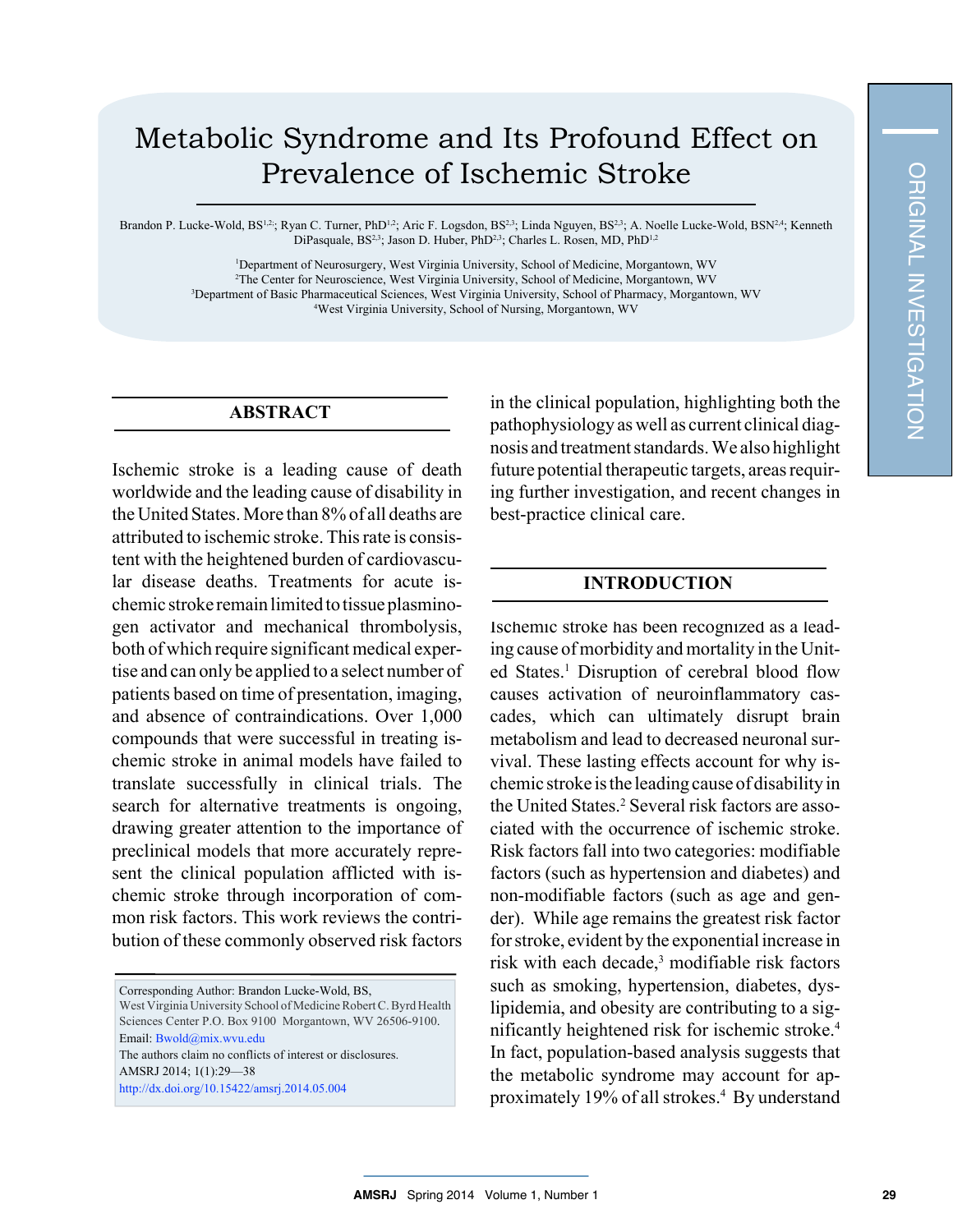ing the factors that increase the risk of ischemic stroke and are associated with poor outcomes, alternative therapeutic targets may be identified through elucidation of ischemic stroke pathophysiology in the presence of these factors.

## **HYPERTENSION AND STROKE**

#### **Classification**

Hypertension can be classified as either primary or secondary hypertension. Secondary hypertension can be caused by medical conditions or as the result of various medications.<sup>5</sup> Unlike secondary hypertension, the cause of primary hypertension is idiopathic. Primary hypertension is responsible for 95% of all hypertension cases and negatively affects multiple organ systems. 6 Several factors may contribute to the 20% increase in hypertension cases from 1976-2004. 7 One factor is the increased screening for hypertension following the United States Preventive Services Task Force (USPSTF) 1996 recommendation for sphygmomanometry readings for



**Figure 1.** Balance of vasodilator-associated and vasoconstrictor-associated signaling molecules is altered in hypertension. Damage to endothelial cells can lead to the development of hypertension and vice-versa. Further damage can result in release of pro-thrombotic factors leading to platelet adhesion and thrombosis, producing ischemic stroke.

all adult patients.<sup>8</sup> Other factors that account for the increase in hypertension may include increased alcohol consumption, high salt intake, obesity, high cholesterol, stress, and advanced age. The valsartan intensified primary care blood pressure clinical study reported that successful management of hypertension in the clinic involves early diagnosis, a multi-drug treatment approach, and eliminating environmental and social factors that lead to an increase in hypertension. 9

#### **Hypertension Outcomes**

Age is one of the most predominant risk factors for hypertension according to a recent National Health and Nutrition Examination Study report. This is of particular relevance as the median age across the nation increases. <sup>10</sup> By the year 2040, the population over the age of 65 is predicted to double. <sup>11</sup> The rate of hypertension for individuals over 60 was  $65.4\%$ , which dwarfs the  $28.7\%$ overall rate for the general population. <sup>12</sup> One of the reasons for this large difference may be due to the body's response to aging, including but not limited to an increase in inflammatory reactivity, captured in the well-known theory of aging and inflammation termed 'inflam-aging'. Aging affects blood pressure through age-related changes in blood vessel structure. Elevated blood pressure increases the shear force placed on artery walls as blood is pumped throughout the body. <sup>5</sup> This pressure change can cause damage to the vascular wall as well as smooth muscle thickening, decreased elasticity, and a narrowed lumen. Patients with diagnosed hypertension duringmid-life have increased susceptibility for ischemic injury as they age. 10

# **Pathophysiology**

In addition to thrombosis, cardiovascular disease (CVD) is a suggested secondary effect of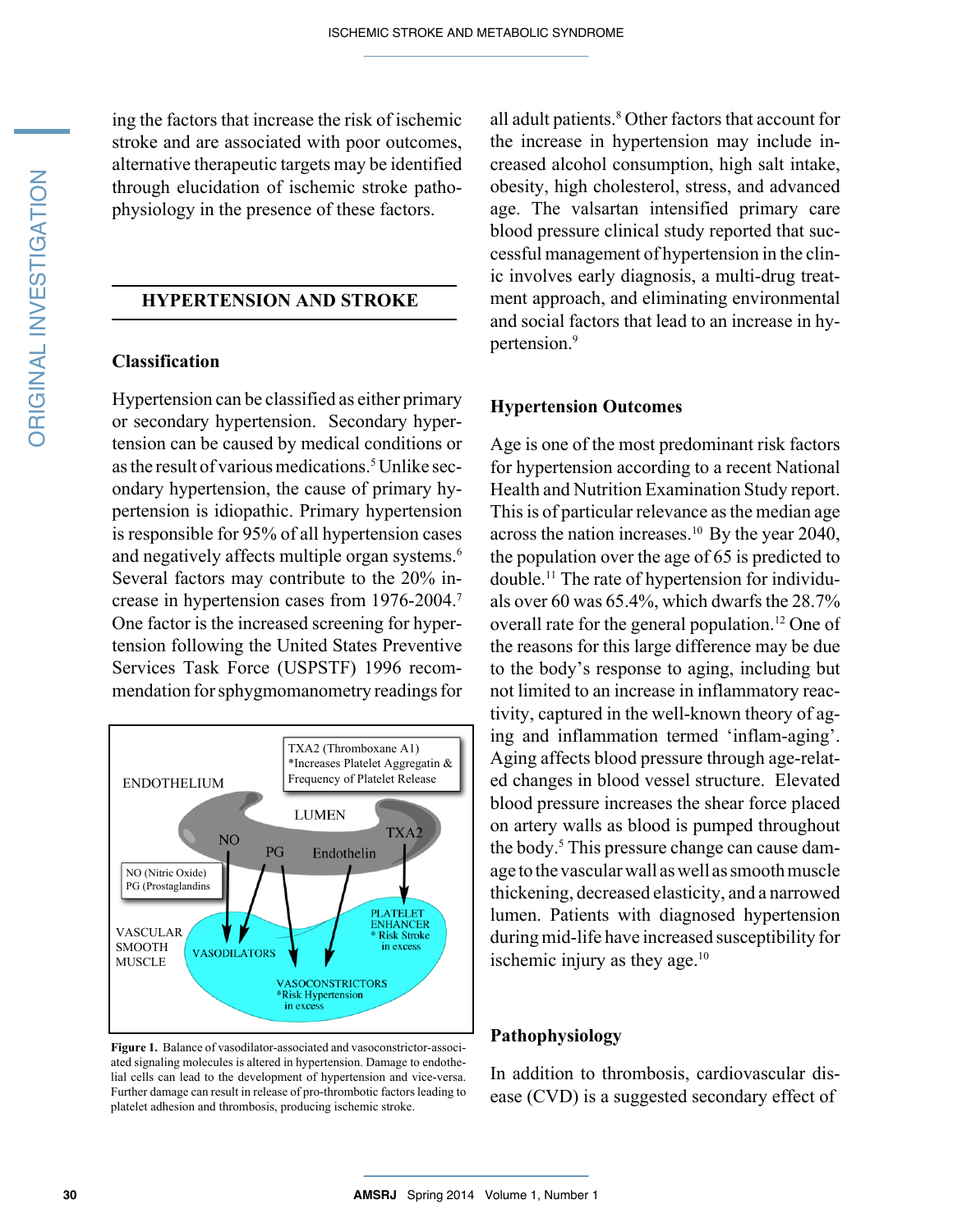primary hypertension. The major cells of the vessel wall that play a role in CVD are the endothelial cells (EC). These cells line the vessels in every organ system and have the ability to control secretory, synthetic, metabolic, and immunologic functions. <sup>13</sup> The regulation of blood flow in the body is partly orchestrated through a wide variety of molecules acting on membrane bound receptors. These molecules include coagulant and anticoagulant proteins, metabolites, cytokines, lipid transporting proteins, and hormones. <sup>13</sup> In correct proportions, thesemolecules help maintain homeostasis, but an excess or scarcity may lead to damage. Damage initiated through dysregulated signaling pathways can have detrimental consequences on any organ in the body.

For example, ECs respond to the surrounding environment and release vasoconstrictors and vasodilators in order to maintain the appropriate blood pressure and proper blood flow. When ECs are healthy, they prevent platelet adhesion to the vessel wall by favoring release of vasodilators such as nitric oxide (NO) and prostacyclin  $(PGI<sub>2</sub>)$ .<sup>13</sup> On the other hand, during inflammatory driven responses due to sheer force and other physiologic processes, ECs may become damaged due to oxidative stress and cytokine mediated responses. Damaged ECs have a lower availability of NO and  $PGI<sub>2</sub>$  as well as an increased level of vasoconstrictors and platelet enhancers such as platelet activation factor (PAF) and thromboxane A2 (TXA2) (Figure 1). This change in balance has a series of effects ultimately leading to the development of hypertension and increased risk of thrombosis. Inflamed ECs produce cytokines and adhesion factors such as intercellular adhesion molecule 1 (ICAM-1) and vascular cell adhesion molecule (VCAM) leading to leukocyte adhesion to the underlying damaged tissue. <sup>14</sup> During this process, circulating platelets create a hemostatic plug by interacting with adherent platelets and

other adhesion factors already on the EC surface. This interaction induces the generation of thrombin which leads to the formation of a fibrin clot aiding vessel wall repair. <sup>13</sup> Unfortunately, this process is also known to be the earliest stages of atherothrombosis. Atherothrombosis is the cause of 50% of ischemic strokes, which comprise approximately 80% of allstrokes. Furthermore, stroke is the second most common cause of death worldwide. <sup>15</sup> Therefore, continuous high blood pressure is associated with chronic vessel wall damage and indicates an increased likelihood for future stroke, necessitating close management of hypertension as a preventative measure.

## **Diagnosis and Treatment**

Unfortunately, no clear signs of primary hypertension exist; hence, it is sometimes referred to as a silent killer. At the time of discovery, treatment involves basic lifestyle modifications such as diet alterations, increasing physical activity, lowering sodium and alcohol intake, lowering LDL cholesterol, smoking cessation, and reducing stress.Iflifestylemodifications are notsufficient, antihypertensive medications such as beta blockers, calciumchannel blockers, angiotensin converting enzyme inhibitors, angiotensin receptor blockers, and diuretics may be prescribed.<sup>16</sup> Based on previous studies, only 34% of patients with hypertension are controlled, indicating a clear shortcoming in current management and/or screening/prevention efforts.<sup>15</sup> Since hypertension is a silent killer, few people understand its severity as a risk factor for ischemic vascular events.With increased focus on improving patient understanding of the disease, the percentage of controlled cases will increase as a consequence of increased screening efforts. The USPSTF suggests that adults be screened a minimum of every 2 years and more frequently in the elderly. Therefore, increased emphasis on screening and prevention programs, particularly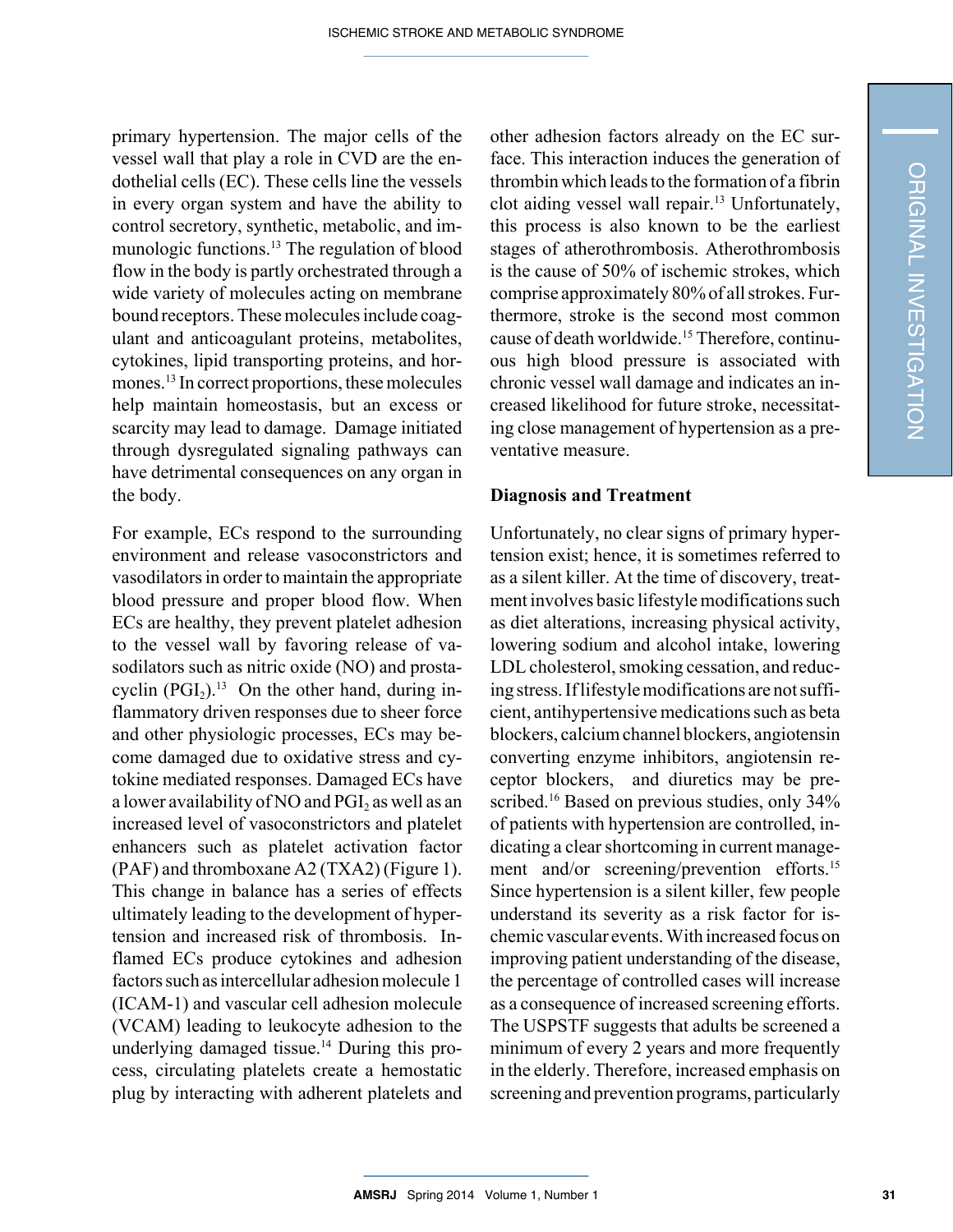| <b>Cytokine</b>                                | <b>Function</b>                                                                           | <b>Role in Insulin Resistance</b>                                                                                                                                        |
|------------------------------------------------|-------------------------------------------------------------------------------------------|--------------------------------------------------------------------------------------------------------------------------------------------------------------------------|
| Tumor necrosis factor alpha<br>$(TNF-\alpha)$  | Inflammatory cytokine                                                                     | · Plays role in insulin resistance by<br>stimulating intracellular signaling<br>through nuclear factor kappa beta<br>$(NF-\kappa\beta)$ activation                       |
|                                                |                                                                                           | · Knockout have shown improved<br>insulin sensitivity and insulin receptor<br>signaling in diet-induced and<br>genetically (ob/ob) obese mice                            |
| Interleukin-6 (IL-6)                           | Inflammatory cytokine                                                                     | · Implicated as pathogenic mediator<br>of insulin resistance                                                                                                             |
|                                                |                                                                                           | · IL-6 gene polymorphism resulting in<br>lower circulating IL-6 levels have<br>been associated with improved<br>insulin sensitivity in humans                            |
| Resistin                                       | Inflammatory cytokine                                                                     | · Plays role in insulin resistance by<br>stimulating intracellular signaling<br>through NF-κβ activation                                                                 |
|                                                |                                                                                           | · Knockout have shown lowered<br>fasting glucose in diet-induced obese<br>mice                                                                                           |
| Monocyte chemotactic protein-1<br>$(MCP-1)$    | Chemokine that regulates<br>migration and infiltration of<br>monocytes or macrophages     | Overexpression in adipocytes<br>contributes to macrophage infiltration<br>into adipose tissue, hepatic steatosis,<br>and insulin resistance in liver, muscle,<br>and fat |
| Plasminogen activator inhibitor-1<br>$(PAI-1)$ | Indirectly inhibits conversion<br>of plasminogen into plasmin,<br>preventing fibrinolysis | · Knockout have shown improved<br>insulin sensitivity in diet-induced<br>obese mice                                                                                      |

**Table 1.** Cytokine secretion from adipose tissue and the role of these cytokines in the development of insulin resistance.<sup>57</sup>

those that target elderly populations, may reduce the burden of ischemic stroke. 17

## **DIABETES MELLITUS AND STROKE**

## **Diabetes Mellitus Classification**

Type II diabetes (T2D) is one of the fastest growing diseases in terms of new diagnoses around the world. <sup>18</sup> It is characterized by insulin resistance and insulin deficiency. The CDC has claimed that 7% of the American population has

the disease. <sup>18</sup> T2D has been linked to lifestyle habits as well as certain genetic patterns. The growing number of individuals affected by the disease is due to limited health service access, socioeconomic factors, and the restricted amount of nutritional resource availability in commercially packaged foods. The growing levels of obesity are directly associated with the increasing prevalence of T2D. <sup>19</sup> T2D has been linked as a leading risk factor for ischemic stroke. 20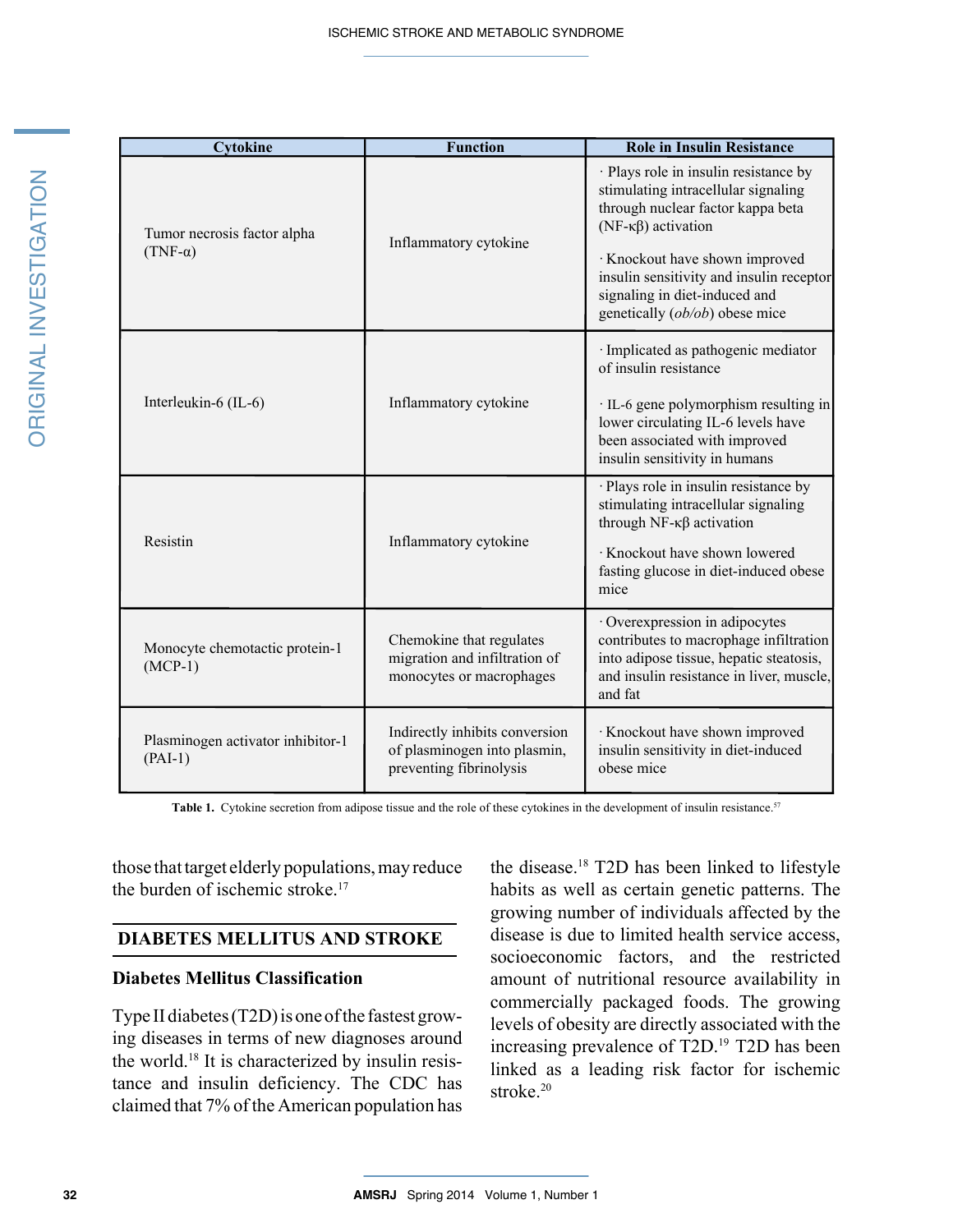## **T2D Stroke Outcomes**

Both stroke and T2D are typically diagnosed in the aging population. Aging contributes to a heightened state of inflammatory response and microglia activation. <sup>21</sup> Inflammatory cytokines, such as interleukin-6 (IL-6), have been shown to increase concomitantlywith increasing levels of blood glucose. <sup>22</sup> It has become well known that inflammatory cytokines play a major role in neural injury. The increasing release of inflammatory cytokines associated with ischemic stroke in T2D patients has been shown to exacerbate the damage caused by the stroke, <sup>23</sup> and lead to worsened outcome. <sup>24</sup> While T2D is not the sole cause of stroke, it does negatively affect the outcome of ischemic injury. Therefore, management of hyperglycemia is one of the recommended guidelines during acute stroke care. 23

T2D and an increased stroke risk have also been linked with hypertension. T2D can potentially exacerbate hypertension, due to added stress placed on the arterial walls, thereby also increasing the risk of thromboembolic stroke. 25,26 Unfortunately, most patients at risk for stroke presentwith ametabolic syndrome consisting of T2D, hypertension, and obesity. <sup>27</sup> The metabolic syndrome has been linked to poor cardiovascular outcomes in adults as well. <sup>28</sup> According to a recent study, a person with hypertension is 2.4 times more likely to have cerebrovascular disease. <sup>29</sup> The synchrony of clinical data reveals a stark comorbidity between stroke and diabetes; however, the underlying mechanism behind this relationship has yet to be fully unveiled.

## **Pathophysiology**

T2D causes acute microvasculature changes such as retinopathy, and contributes to macrovascular changes related to atherosclerosis.<sup>30</sup> After ischemic stroke, hyperglycemia is an acute indicator of endocrine stress and neuroinflammation.<sup>31</sup> Sustained hyperglycemia leads to

the formation of advanced glycosylated end products, which trigger the release of reactive oxygen species. <sup>32</sup> Advanced glycosylated end products also lead to increased vascular permeability and decreased vascular dilation, thus worsening ischemic stroke outcome. Controlling hyperglycemia has been shown to have a 42% relative risk reduction for ischemic stroke.<sup>33</sup> The appropriate management of T2D is therefore an urgent necessity.

#### **Diagnosis and Treatment**

Asymptomatic adults that are obese and have high blood pressure should be screened for T2D. Diagnosis of T2D consists of either fasting plasma glucose above 126mg/dl or an HbA1c above 6.5%. Appropriate management of T2D is lowering the HbA1c below 6.5%. The most successful treatment regimens include a combination of healthy diet, regular exercise, and anti-hyperglycemic therapy. <sup>34</sup> 50% of T2D patients however, are not adequately managed. Long terms results of unmanaged T2D include optic retinopathy, diabetic neuropathy, and increased risk for ischemic stroke. A clear need exists for an increase in prevention and monitoring programs based on the high prevalence of diabetes across the nation. <sup>35</sup> When considering ischemic stroke specifically, management and control of diabetes may lessen the impact of stroke. Rapid and sufficient correction of hyperglycemia has been shown to reduce infarct development and expansion in ischemic stroke.<sup>36</sup> Furthermore, diabetes increase rates of intracerebral hemorrhage following tissure plasminogen activator administration, emphasizing the need for bloodglucose control upon patient arrival. 37,38

# **Obesity Classification**

The obesity epidemic continues to plague the United States, where nearly 70% of Americans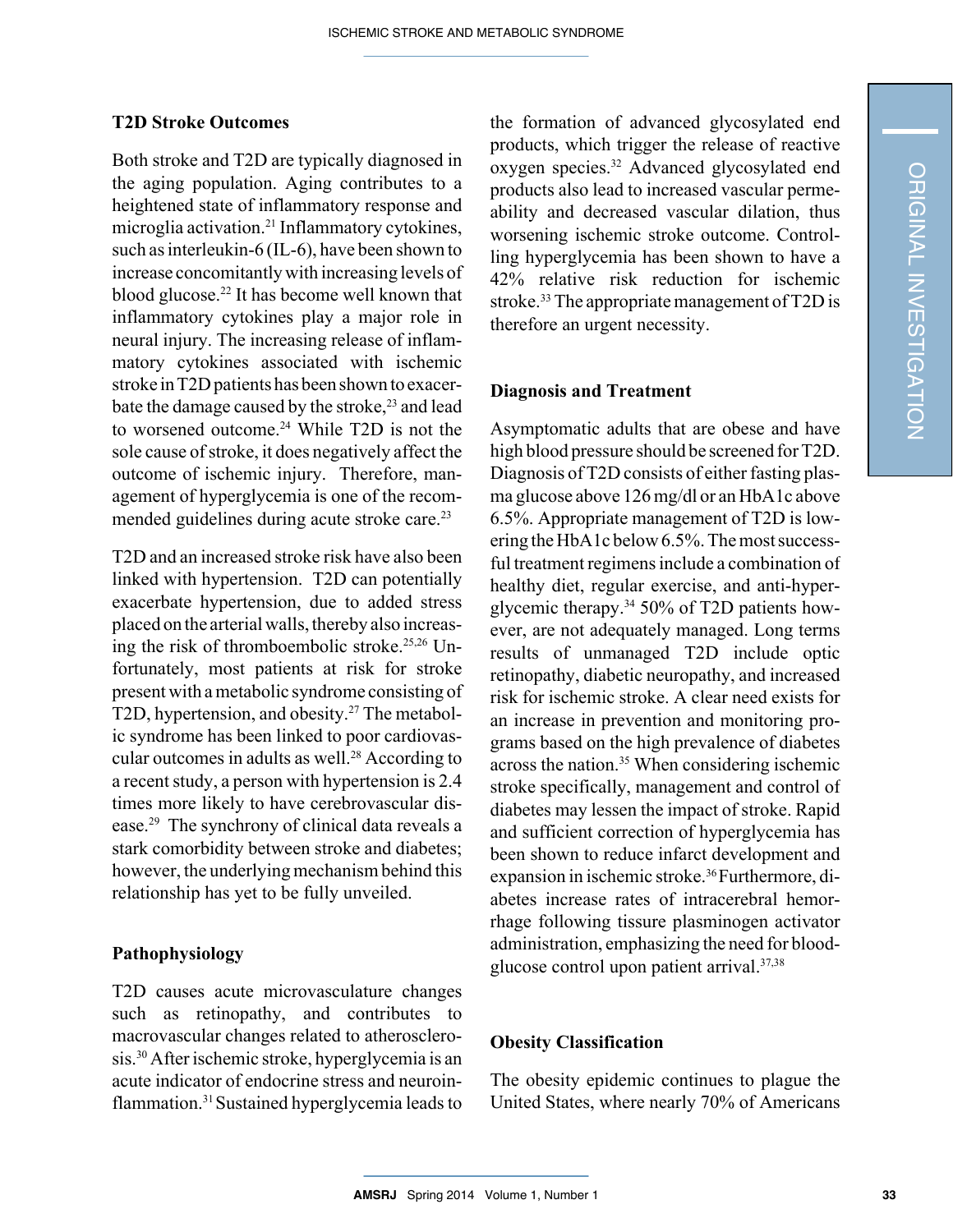are overweight and 35% are obese as defined by a body mass index (BMI) greater than or equal to 25 and 30, respectively<sup>39</sup> Moreover, health problems including diabetes, coronary artery disease, ischemic stroke, respiratory failure, and cancer are strongly associated with excess weight gain. 40

Obesity is a multifactorial disease influenced by many variables, including environment, social structures, genetics, behavior, and diet. Furthermore, twin, adoption, and family lineage studies suggest that heritable factors contribute to 40-70% of inter-individual variation seen in the obesity population. 41,42 At the simplest level, obesity can be defined as a state of positive energy balance. This positive energy balance is in part fueled by our current environment, which encourages overeating and discourages physical activity. Recent data suggests the adult population is consuming an excess of 100kcal/day. 43

A substantial body of evidence has documented that increased adiposity is associated with an increased risk ofstroke. 44-47Ameta-analysisfound that between the BMI ranges of 25 to 50, each increase of 5 on the BMI scale was associated with a 40% increased risk of stroke mortality. There was no relationship in the lower BMI ranges. <sup>48</sup> Recently, the American Heart Association and American Stroke Association recommended that the treatment of obesity is critical for both primary<sup>5</sup> and secondary<sup>49</sup> stroke prevention.

# **OBESITY AND STROKE**

## **Obesity Stroke Outcomes**

Interestingly, inconsistent results about the association between obesity and stroke risk have been reported. A recent analysis showed that BMI and abdominal obesity do not increase cardiovascular disease risk when data about sys-

tolic blood pressure, history of diabetes, and lipid dysfunction are accounted by controlling for confounding. <sup>50</sup> On the other hand, while one study reported that BMI was associated with an increased risk of stroke in both sexes and abdominal obesity only in men<sup>51</sup>; another study reported that women aged 35 to 54 years are more likely to be obese and morbidly obese than in the previous decade and that their abdominal obesity however was an independent risk factor for stroke. <sup>52</sup> Abdominal obesity may be a stronger risk factor of stroke than BMI in future studies, considering the current trends. <sup>53</sup> Apart from stroke morbidity, a recent study has proposed a paradoxical "protective" effect of obesity in acute stroke survivors. <sup>54</sup> This inverse relationship between obesity and outcome was first documented in those recovering from an intracerebral hemorrhage<sup>55</sup> as well as those suffering from chronic diseases. <sup>56</sup> Clearly, further research is needed to sufficiently assess the best measure of obesity on stroke risk and to find better tests to predict likelihood of stroke mortality.

# **Pathophysiology**

A possible mechanism linking obesity and stroke involves the pleiotropic effects that cytokines secreted by adipose tissue may exert on insulin resistance, inflammation, and changes in the vascular wall. With an increase of lipids in adipocytes, the hypertrophic adipocytes then initiate a host of inflammatory processes, producing proinflammatory cytokines such as those outlined in Table 1. <sup>57</sup> Local endothelial cells respond with increased adhesion molecule synthesis and vascular permeability, which, along with chemokines, serve to recruit circulating monocytes. Together, the endothelial cells, adipocytes, and immune cells create an inflammatory milieu that instigates a state of local and systemic insulin resistance and increase the risk for atherosclerosis. <sup>57</sup> In addition, the dysfunc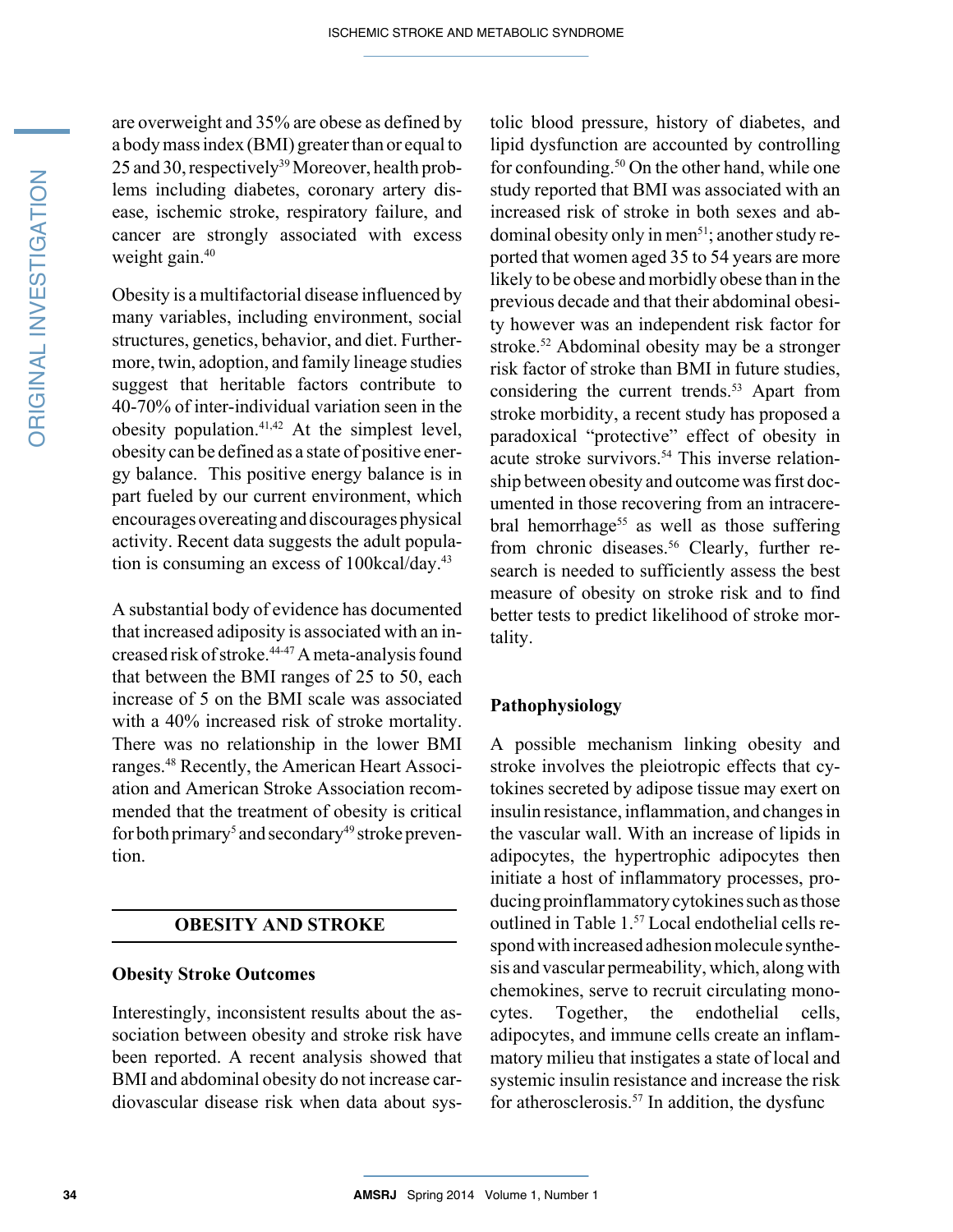tion of adipose tissue may lead to the dysregulation of cytokines acting on the sympathetic nervous system, renin-angiotensin axis, and endothelial cells. These changes increase the risk for hypertension, <sup>58</sup> which is the number one modifiable risk factor for stroke.

# **Diagnosis and Treatment**

The need for appropriate diagnosis of obesity is necessary to prevent serious long-term consequences. The relative risk for ischemic stroke after 10 years of obesity is 1.64. <sup>59</sup> If obesity is diagnosed early, effective treatment options can be implemented to prevent serious long-term outcomes such as stroke. <sup>60</sup> Diagnosis of obesity is more likely when patients are referred to a cardiology specialist.<sup>61</sup> Furthermore, preventing obesity has gained widespread support, and the NIH is sponsoring consortiums to find effective interventions for children and adolescents. 62 Current treatment includes lifestyle modifications, followed by anorectic medications such as phentermine-topiramate or lorcaserin, and as a last resort bariatric surgery.<sup>63</sup> Unfortunately, data analyzed from the National Health and Nutrition Examination Survey (NHANES) 1999 to 2004 focusing on adults with CVD and central obesity revealed only 50% of obese patients attempt to lose weight in the past year. 61Similarly, in another large study involving patients seen at community health centers, only about 60% of the overweight/obese patients attempted weight lost in the past year.<sup>59</sup> Of note, adults who were informed by their physicians that they were overweight have a higher likelihood of attempting weight loss as well as successfully losing weight, indicating the importance of physician involvement. <sup>61</sup> Several novel approaches for treating obesity such as encouraging patients to watch less television and to walk after eating are currently being investigated with randomized control trials. 64

## **FUTURE DIRECTIONS**

As highlighted in the previous sections, comorbidities contribute substantially to ischemic stroke risk. Due to the limited success of translating compounds from preclinical trials to FDA approved ischemic stroke treatments, it will be necessary to promote preventative care. Preventive approaches must incorporate healthcare professionals, research scientists, and members of the local communities. A three tier approach should be implemented. Tier one incorporates focused research to improve our understanding of stroke pathophysiology. The goal is to ascertain how subsets of patients presenting with different comorbidities may respond to individualized therapies and focused treatment plans that will lower the risk for ischemic stroke. Inherent to this goal is early diagnosis and treatment. Tier two is an educational approach that engages the community to encourage healthy food availability, to teach about comorbidities, and to improve recreational and park resources. Regular physician check-ups should be emphasized in these educational meetings. In order to create an environment more conducive to healthy lifestyles, tier three requires physician led advocacy for changes in social infrastructure. One such change is encouraging regulations on nutrientpoor food and drinks. Other changes include improving transport protocols from tertiary care centers following stroke, and increasing the number of care facilities in areas with high ischemic stroke prevalence.

# **CONCLUSION**

In summary, ischemic stroke is the leading cause of disability and a major cause of mortality worldwide.It is predominantly seen in the elderly and in patients with the metabolic syndrome. 65, <sup>66</sup> We looked specifically at the patho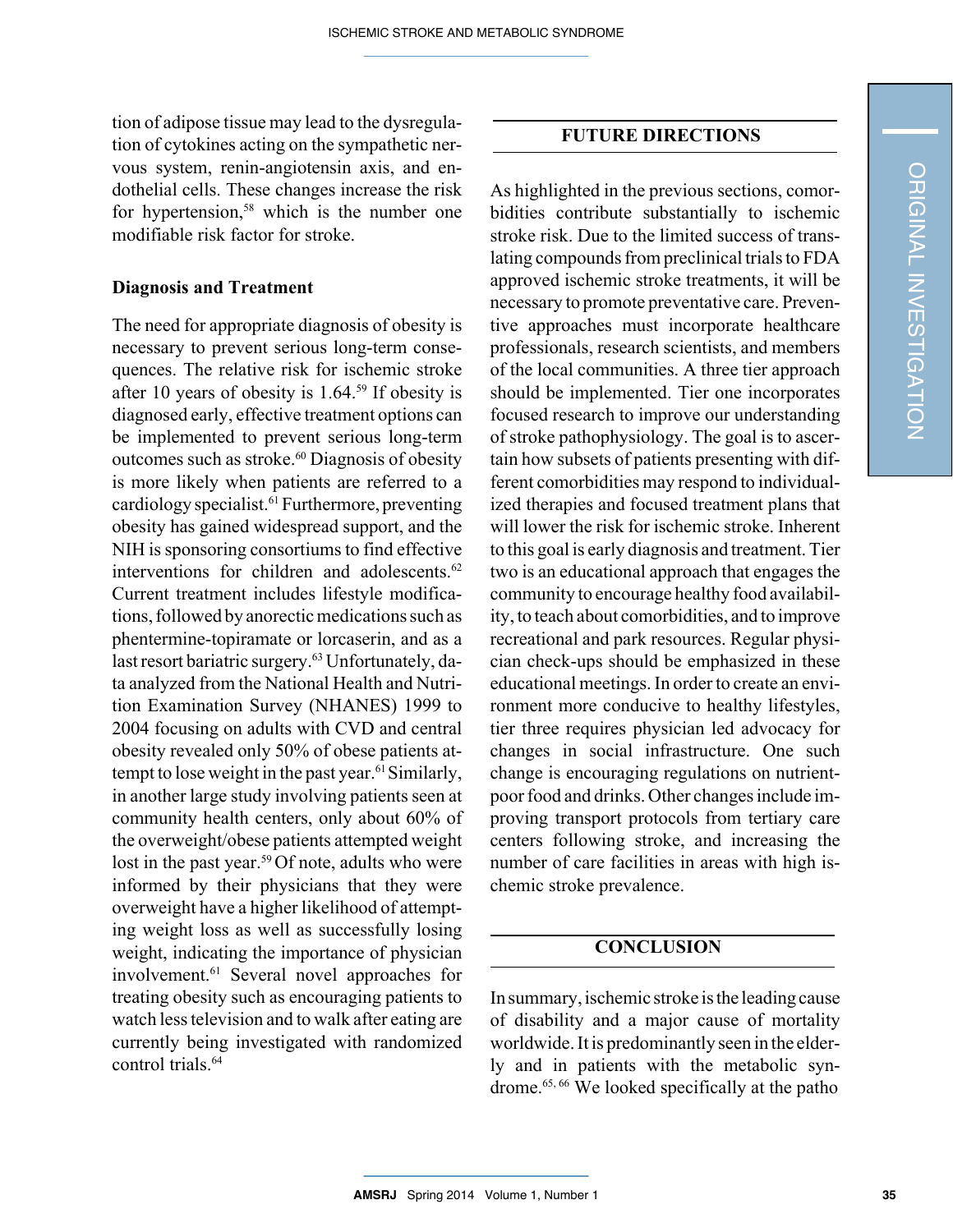physiology of hypertension, T2D, and obesity. Continued research is necessary to improve our understanding of exactly how the aforementioned comorbidities increase ischemic stroke risk. A stroke is a devastating event for the individual, family, and local community. Currently, those at risk for stroke have limited understanding of why they are at risk. To adequately address the overall lack of awareness, it will be important for an interdisciplinary healthcare team to implement the three tiers mentioned in the future direction section. Although the need for improved care for stroke patients is dire, the potential for better preventive measures orchestrated through the three-tier approach offers to be promising; nonetheless, it requires further study to be successfully validated.

#### **ACKNOWLEDGMENTS**

We would like to acknowledge West Virginia University Health Sciences Center for use of its facility.

# **REFERENCES**

- **1.** FloelA,WarneckeT,DuningT, et al.Granulocyte-colony stimulating factor (G-CSF) in stroke patients with concomitant vascular disease--a randomized controlled trial. *PloS One*. 2011;6(5):e19767.
- **2.** Chen F, Qi Z, Luo Y, et al. Non-pharmaceutical therapies for stroke: mechanisms and clinical implications. *Prog Neurobio*l. 2014;115:246-69.
- **3.** Sacco RL. Risk factors, outcomes, and stroke subtypes for ischemic stroke. *Neurology*. 1997;49(5 Suppl 4):S39-44.
- **4.** Boden-Albala B, Sacco RL, Lee HS, et al. Metabolic syndrome and ischemic stroke risk: Northern Manhattan Study. *Stroke; a Journal of Cerebral Circulation*. 2008;39(1):30-35.
- **5.** Goldstein LB, Bushnell CD, Adams RJ, et al. Guidelines for the primary prevention of stroke: a guideline for healthcare professionals from the American Heart Association/American Stroke Association. *Stroke; a Journal of Cerebral Circulation*. 2011;42 (2):517-584.
- **6.** Carretero OA, Oparil S. Essential hypertension. Part I: definition and etiology. *Circulation*. 2000;101(3):329-335.
- **7.** Gu Q, Burt VL, Dillon CF, Yoon S. Trendsin antihypertensive medication use and blood pressure control among United States adults with hypertension: the National Health And Nutrition Examination Survey, 2001 to 2010. *Circulation*. 2012;126(17):2105-2114.
- **8.** Sheridan S, Pignone M, Donahue K. Screening for high blood pressure: A review of the evidence for the U.S. preventive services task force. *Am J Prev Med*. 2003;25(2):151-158.
- **9.** Stewart S, Carrington MJ, Swemmer C, Kurstjens N, Jennings GL. Optimising management of hypertension in primary care: The valsartan intensified primary care reduction of blood pressure (viperbp) study. *Int J Cardiol*. 2011;153(3):317-322.
- **10.** Lee J-, Liu H-, Yang J-, Yang S-, Lin J-, Lee T-. Longitudinal MR imaging study in the prediction of ischemic susceptibility after cerebral hypoperfusion in rats: Influence of aging and hypertension. *Neuroscience*. 2014;257(0):31-40.
- **11.** Odden MC, Coxson PG, Moran A, Lightwood JM, Goldman L, Bibbins-Domingo K. The impact of the aging population on coronary heart disease in the united states. *Am J Med*. 2011;124 (9):827-833.e5.
- **12.** Hasan ZN, Hussein MQ, Haji GF. Hypertension as a risk factor: is it different in ischemic stroke and acute myocardial infarction comparative cross-sectional study? *International Journal of Hypertension*. 2011;2011:701029.
- 13. Cines DB, Pollak ES, Buck CA, et al. Endothelial cells in physiology and in the pathophysiology of vascular disorders. *Blood*. 1998;91 (10):3527-3561.
- **14.** Viles-Gonzalez JF, Fuster V, Badimon JJ. Atherothrombosis: a widespread disease with unpredictable and life-threatening consequences. *European Heart Journal*. 2004;25(14):1197-1207.
- 15. Krafft PR, Bailey EL, Lekic T, et al. Etiology of stroke and choice of models. *International Journal of Stroke: Official Journal of the International Stroke Society*. 2012;7(5):398-406.
- **16.**ChoiS,KimM,HanS, et al.Characteristics of hypertension subtypes and treatment outcome among elderly Korean hypertensives. *Journal of the American Society of Hypertension*. 2014;8(4):246-53.
- **17.** Goldstein LB, Adams R, Alberts MJ, et al. Primary prevention of ischemic stroke: a guideline from the American Heart Association/ American Stroke Association Stroke Council: cosponsored by the Atherosclerotic Peripheral Vascular Disease Interdisciplinary Working Group;Cardiovascular NursingCouncil;ClinicalCardiologyCouncil; Nutrition, Physical Activity, and Metabolism Council; and the Quality of Care and Outcomes Research Interdisciplinary Working Group: the American Academy of Neurology affirms the value of this guideline. *Stroke; a Journal of Cerebral Circulation.* 2006;37(6):1583-1633.
- **18.** Billings LK, Florez JC. The genetics of type 2 diabetes: what have we learned from GWAS? *Annals of the New York Academy of Sciences.* 2010;1212:59-77.
- **19.** Tekola-Ayele F, Adeyemo AA, Rotimi CN. Genetic epidemiology of type 2 diabetes and cardiovascular diseases in africa. *Prog Cardiovasc Dis*. 2013;56(3):251-260.
- 20. Tanaka R, Ueno Y, Miyamoto N, et al. Impact of diabetes and prediabetes on the short-term prognosis in patients with acute ischemic stroke. *J Neurol Sci*. 2013;332(1–2):45-50.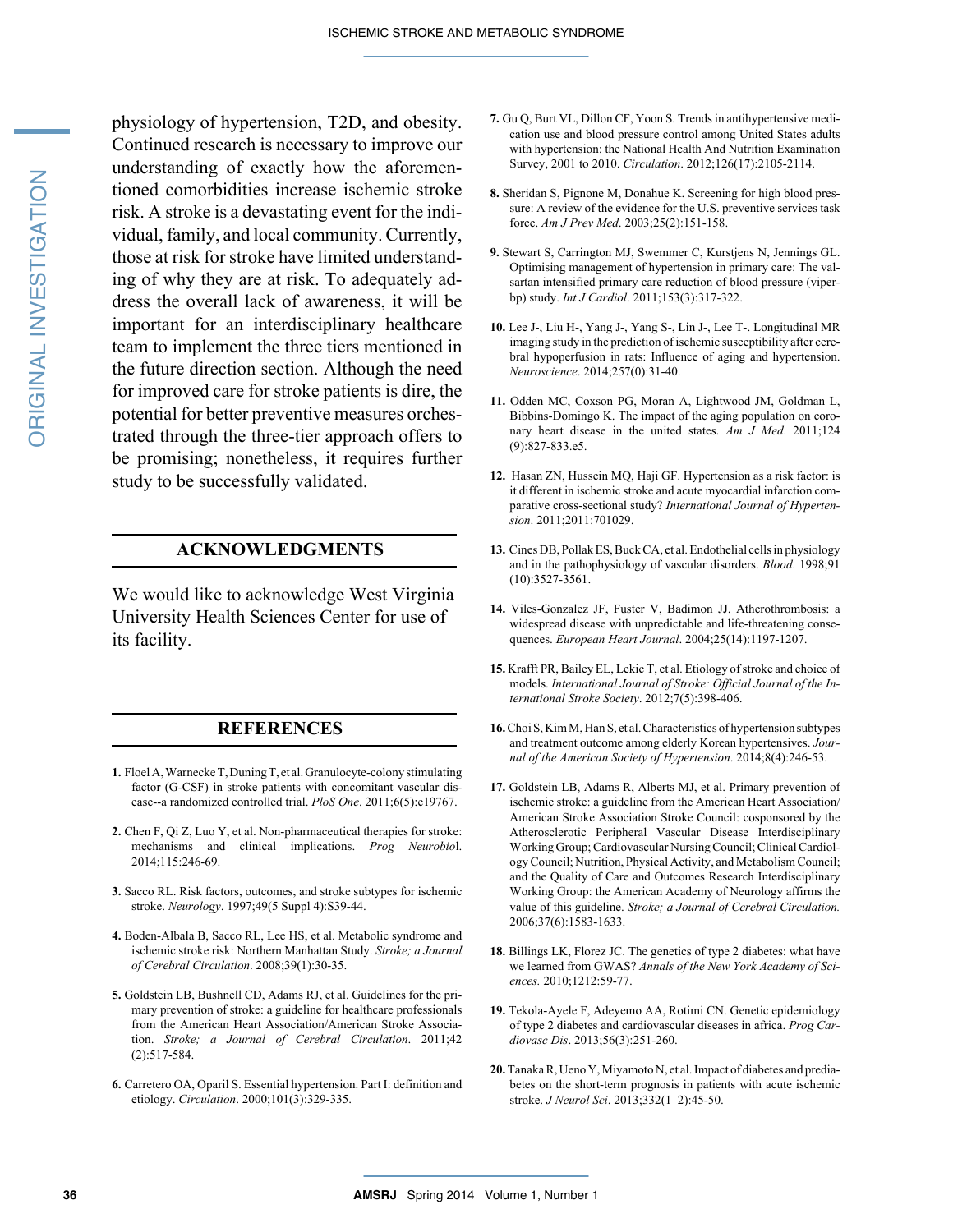- **21.** Suridjan I, Rusjan PM, Voineskos AN, et al. Neuroinflammation in healthy aging: A PET study using a novel translocator protein 18 kDa (TSPO) radioligand, [18F]-FEPPA. *Neuroimage*. 2014;84 (0):868-875.
- **22.** Johansen OE. Cardiovascular disease and type 2 diabetes mellitus: a multifaceted symbiosis. *Scandinavian Journal of Clinical and Laboratory investigation*. 2007;67(8):786-800.
- 23. Srinivasan K, Sharma SS. Sodium phenylbutyrate ameliorates focal cerebral ischemic/reperfusion injury associated with comorbid type 2 diabetes by reducing endoplasmic reticulum stress and DNA fragmentation. *Behavioural Brain Research*. 2011;225(1):110-116.
- **24.** Bellolio MF, Gilmore RM, Stead LG. Insulin for glycaemic control in acute ischaemic stroke. *Cochrane Database Syst Rev.* 2011 (9):CD005346.
- **25.** Cade WT. Diabetes-related microvascular and macrovascular diseases in the physical therapy setting. *Phys Ther.* 2008;88 (11):1322-1335.
- 26. Polonsky TS, McClelland RL, Jorgensen NW, et al. Coronary artery calcium score and risk classification for coronary heart disease prediction. *JAMA.* 2010;303(16):1610-1616.
- **27.** Hanchaiphiboolkul S, Suwanwela NC, Poungvarin N, et al. Risk of metabolic syndrome for stroke is not greater than the sum of its components: Thai epidemiologic stroke (TES) study. *Journal of Stroke and Cerebrovascular Diseases.* 2013;22(8):e264-e270.
- **28.** Kim HS, Shin AM, Kim MK, Kim YN. Comorbidity study on type 2 diabetes mellitus using data mining. *The Korean Journal of Internal Medicine.* 2012;27(2):197-202.
- **29.** Chung JY, Kang HT, Lee DC, Lee HR, Lee YJ. Body composition and its association with cardiometabolic risk factors in the elderly: A focus on sarcopenic obesity. *Archives of Gerontology and Geriatrics*. 2013;56(1):270-278.
- **30.**LuitseMJ,Biessels GJ,Rutten GE, KappelleLJ. Diabetes, hyperglycaemia, and acute ischaemic stroke. The Lancet Neurology. 2012;11 (3):261-271.
- **31.** Radermecker RP, Scheen AJ. Management of blood glucose in patients with stroke. *Diabetes Metab*. 2010;36, Supplement 3(0):S94- S99.
- **32.** Biessels GJ. Sweet memories: 20 years of progress in research on cognitive functioning in diabetes. *Eur J Pharmacol.* 2013;719(1– 3):153-160.
- **33.** LiJ, Liu D, Sun L, Lu Y, Zhang Z. Advanced glycation end products and neurodegenerative diseases: Mechanisms and perspective. *J Neurol Sci.* 2012;317(1–2):1-5.
- **34.** Bleich SN, Pickett-Blakely O, Cooper LA. Physician practice patterns of obesity diagnosis and weight-related counseling. *Patient Educ Couns.* 2011;82(1):123-129.
- **35.** Toth JL. The Burden of Diabetes in West Virginia 2009. In: Resources WVDoHH, ed. Charleston, WV: Bureau for Public Health; 2009:1-52.
- **36.** Bruno A, Liebeskind D, Hao Q, Raychev R. Diabetes mellitus, acute hyperglycemia, and ischemic stroke. *Curr Treat Options Neurol.* 2010;12(6):492-503.
- **37.** Fan X, Ning M, Lo EH, Wang X. Early Insulin Glycemic Control Combined With tPA Thrombolysis Reduces Acute Brain Tissue Damages in a Focal Embolic Stroke Model of Diabetic Rats. *Stroke*; *a Journal of Cerebral Circulation.* 2013;44(1):255-259.
- **38.** Fan X, Qiu J, Yu Z, et al. A rat model of studying tissue-type plasminogen activator thrombolysis in ischemic stroke with diabetes. *Stroke; a Journal of Cerebral Circulation.* 2012;43(2):567-570.
- **39.** Ogden CL, Carroll MD, Kit BK, Flegal KM. Prevalence of obesity in the United States, 2009-2010. *NCHS Data Brief.* 2012(82):1-8.
- **40.** Brown WV, Fujioka K, Wilson PW, Woodworth KA. Obesity: why be concerned? *The American Journal of Medicine.* 2009;122(4 Suppl 1):S4-11.
- **41.** Hjelmborg J, FagnaniC, Silventoinen K, et al. Genetic influences on growth traits of BMI: a longitudinal study of adult twins. *Obesity* (Silver Spring, Md.). 2008;16(4):847-852.
- **42.** Loos RJ. Recent progressin the genetics of common obesity. *British Journal of Clinical Pharmacology.* 2009;68(6):811-829.
- **43.** Hill JO, Wyatt HR, Reed GW, Peters JC. Obesity and the environment: where do we go from here? *Science* (New York, N.Y.). 2003;299(5608):853-855.
- **44.** Kurth T, Gaziano JM, Berger K, et al. Body mass index and the risk of stroke in men. *Archives of Internal Medicine.* 2002;162 (22):2557-2562.
- **45.** Kurth T, Gaziano JM, Rexrode KM, et al. Prospective study of body mass index and risk of stroke in apparently healthy women. *Circulation*. 2005;111(15):1992-1998.
- **46.** Suk SH, Sacco RL, Boden-Albala B, et al. Abdominal obesity and risk of ischemic stroke: the Northern Manhattan Stroke Study. *Stroke; a Journal of Cerebral Circulation.* 2003;34(7):1586-1592.
- **47.** Strazzullo P, D'Elia L, Cairella G, Garbagnati F, Cappuccio FP, Scalfi L. Excess body weight and incidence of stroke: meta-analysis of prospective studies with 2 million participants. *Stroke; a Journal of Cerebral Circulation.* 2010;41(5):e418-426.
- **48.** Whitlock G, Lewington S, Sherliker P, et al. Body-mass index and cause-specific mortality in 900 000 adults: collaborative analyses of 57 prospective studies. *Lancet.* 2009;373(9669):1083-1096.
- **49.** Olson DM, Cox M, Pan W, et al. Death and Rehospitalization after Transient Ischemic Attack or Acute Ischemic Stroke: One-year Outcomes from the Adherence Evaluation of Acute Ischemic Stroke-Longitudinal Registry. *Journal of Stroke and Cerebrovascular diseases.* 2013;22(7):e181-8.
- **50.** Wormser D, Kaptoge S, Di Angelantonio E, et al. Separate and combined associations of body-massindex and abdominal adiposity with cardiovascular disease: collaborative analysis of 58 prospective studies. *Lancet.* 2011;377(9771):1085-1095.
- 51. Hu G, Tuomilehto J, Silventoinen K, Sarti C, Mannisto S, Jousilahti P. Body massindex, waist circumference, and waist-hip ratio on the risk of total and type-specific stroke. *Archives of Internal Medicine.* 2007;167(13):1420-1427.
- **52.** Towfighi A, Zheng L, Ovbiagele B. Weight of the obesity epidemic: rising stroke rates among middle-aged women in the United States. *Stroke; a Journal of Cerebral Circulation.* 2010;41(7):1371-1375.